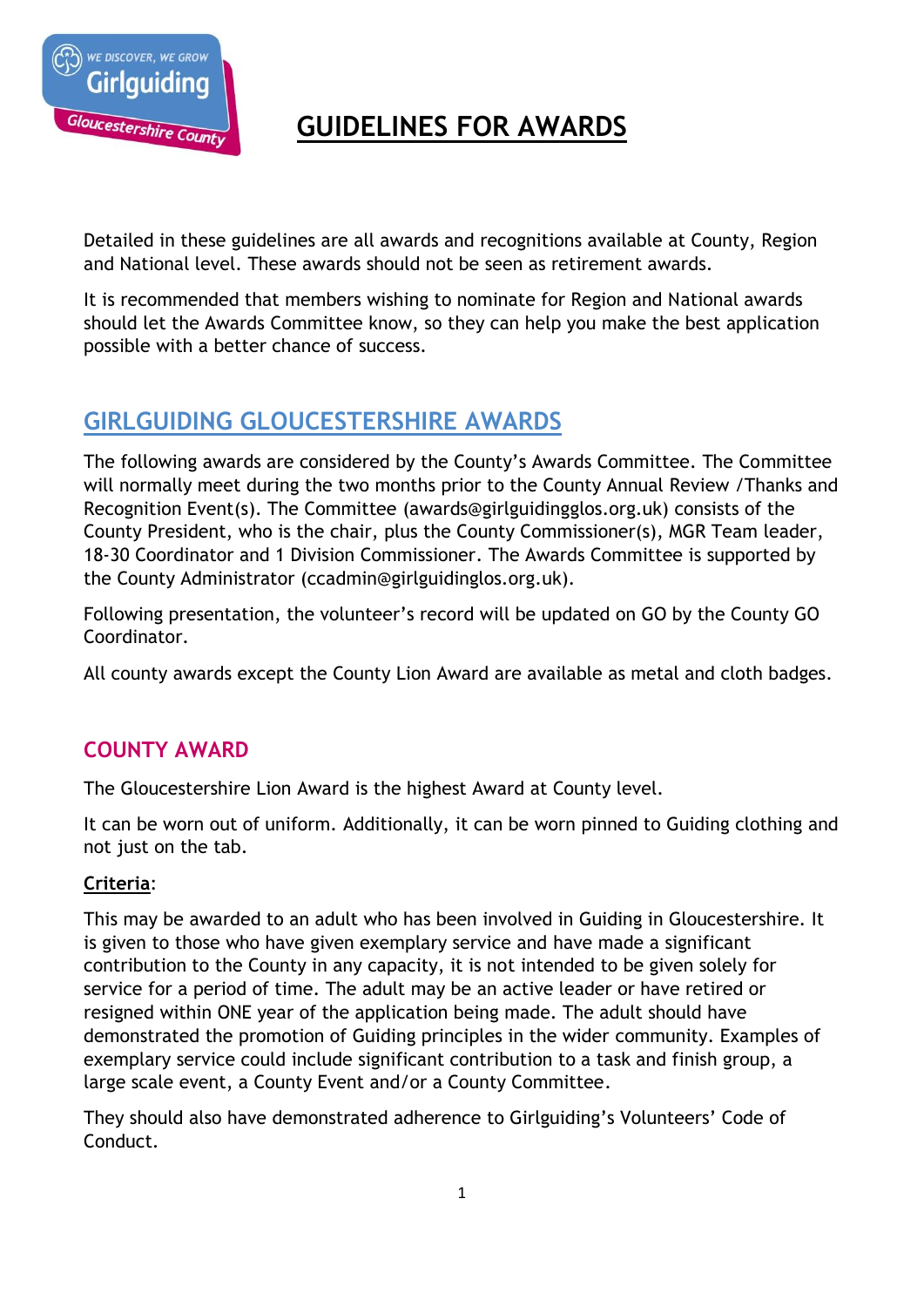#### **Nominations**:

Any adult (current or past member) may make a recommendation in consultation with a Commissioner or Section Coordinator.

#### **Application process**:

Completion of County Award Application form and submitted to Chair of County awards by the date advised annually.

# **INSPIRING LEADER AWARD**

## **Criteria**:

This may be awarded to a Leader within Girlguiding Gloucestershire who has fulfilled the requirement of her appointment to the uttermost by developing her skills and has used them to create a wide variety of opportunities within her unit. This could take the form of providing an inspiring programme, regularly taking the unit away, out and about, helping in another section with camps and holidays, or has helped to organise District or Division events on a number of occasions and who fully supports her District and Division.

They should also have demonstrated adherence to Girlguiding's Volunteers' Code of Conduct.

#### **Nominations**:

All members are encouraged to make recommendations however the applications should be submitted by Division Commissioners, District Commissioners or Section Coordinators.

The award can also be given by a personal recommendation from the County Commissioner for special service.

#### **Application process:**

Completion of County's Award Application form and submitted to Chair of County awards by date advised annually.

# **18-30 AWARD**

This may be awarded to a member aged between 18 and 30 years and is awarded annually.

## **Criteria:**

The recipient of this award may be recommended for having sustained involvement in her Guiding community and have shown a personal development within their own capability, using social skills and by her own personal achievements.

They should also have played an active role within their unit, District, Division or County programmes. This should be outside their normal involvement within their unit.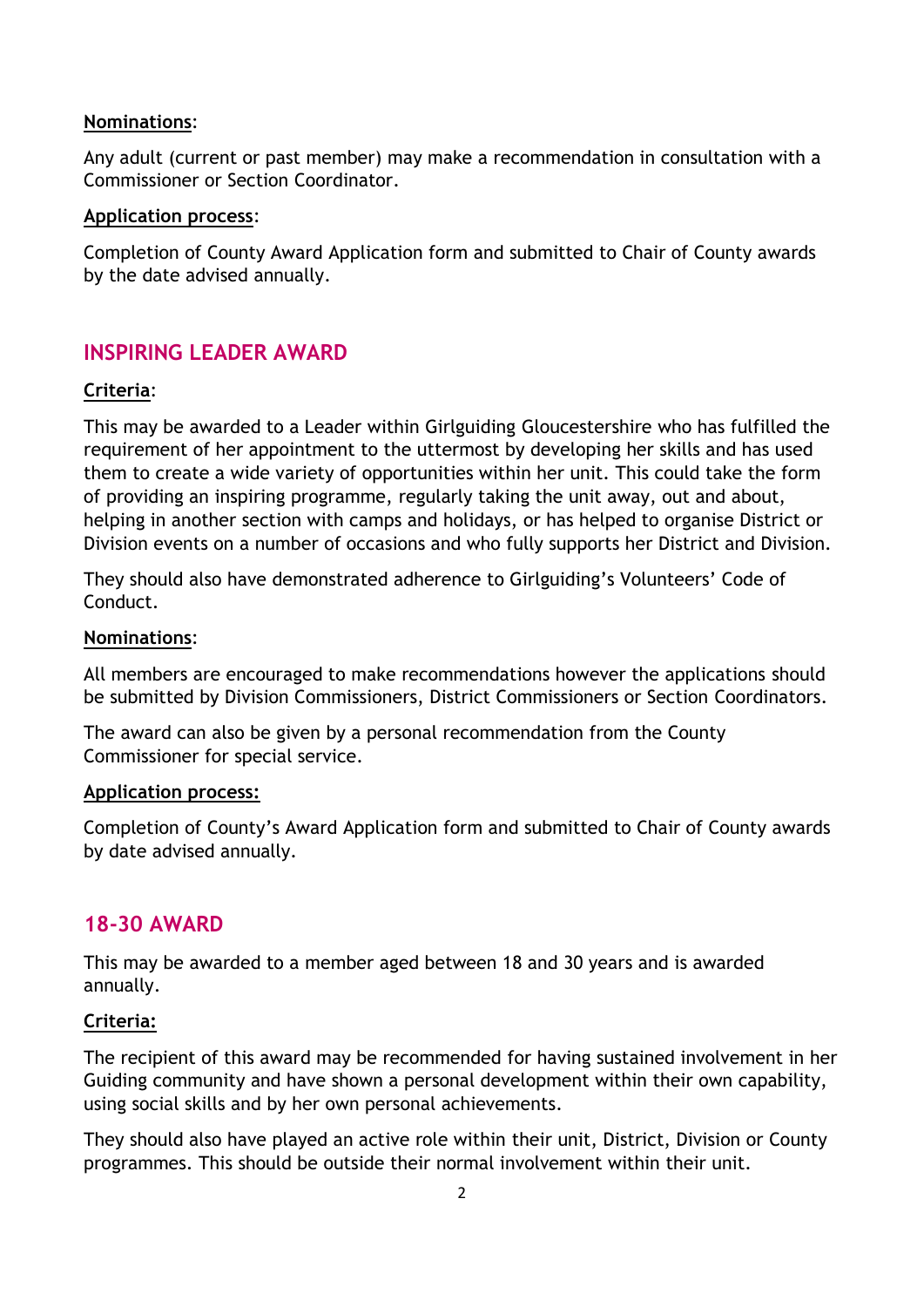They should also have demonstrated adherence to Girlguiding's Volunteers' Code of Conduct.

#### **Nominations:**

Nominations should include a brief outline stating why the person should receive the award. Any adult can nominate an 18-30 member, but nominations can also come from peers. Nominations must be received 6 months before the 30<sup>th</sup> birthday is reached.

#### **Application process**:

Completion of County Award Application form and submitted to Chair of County awards by date advised annually.

# **GROWTH AWARD**

## **Criteria**:

This may be awarded to volunteers in recognition of their important contribution to growing guiding in Gloucestershire at unit or district level. The committee are looking for any adult who has achieved something special particularly in relation to membership, retention and/or growth. For example: organising a recruitment activity, supporting another unit in difficult circumstances or working to promote transition between sections. This can also be an award for someone taking on an important support role for a unit.

They should also have demonstrated adherence to Girlguiding's Volunteers' Code of Conduct.

#### **Nominations**:

Nominations are made by MGR Coordinator, Division Commissioners, District Commissioners or Section Coordinators.

#### **Application process**:

Completion of County's Award Application form and submitted to Chair of County awards by date advised annually.

# **COUNTY AWARDS AVAILABLE ALL YEAR ROUND**

# **COUNTY THANKS AWARD**

## **Criteria:**

This Award is to recognise the dedication of members and non-members who freely give their time to help deliver good quality guiding in Girlguiding Gloucestershire.

It can be given to show appreciation of significant commitment supporting and/or delivering a guiding activity or project that shows the unique quality of this individual.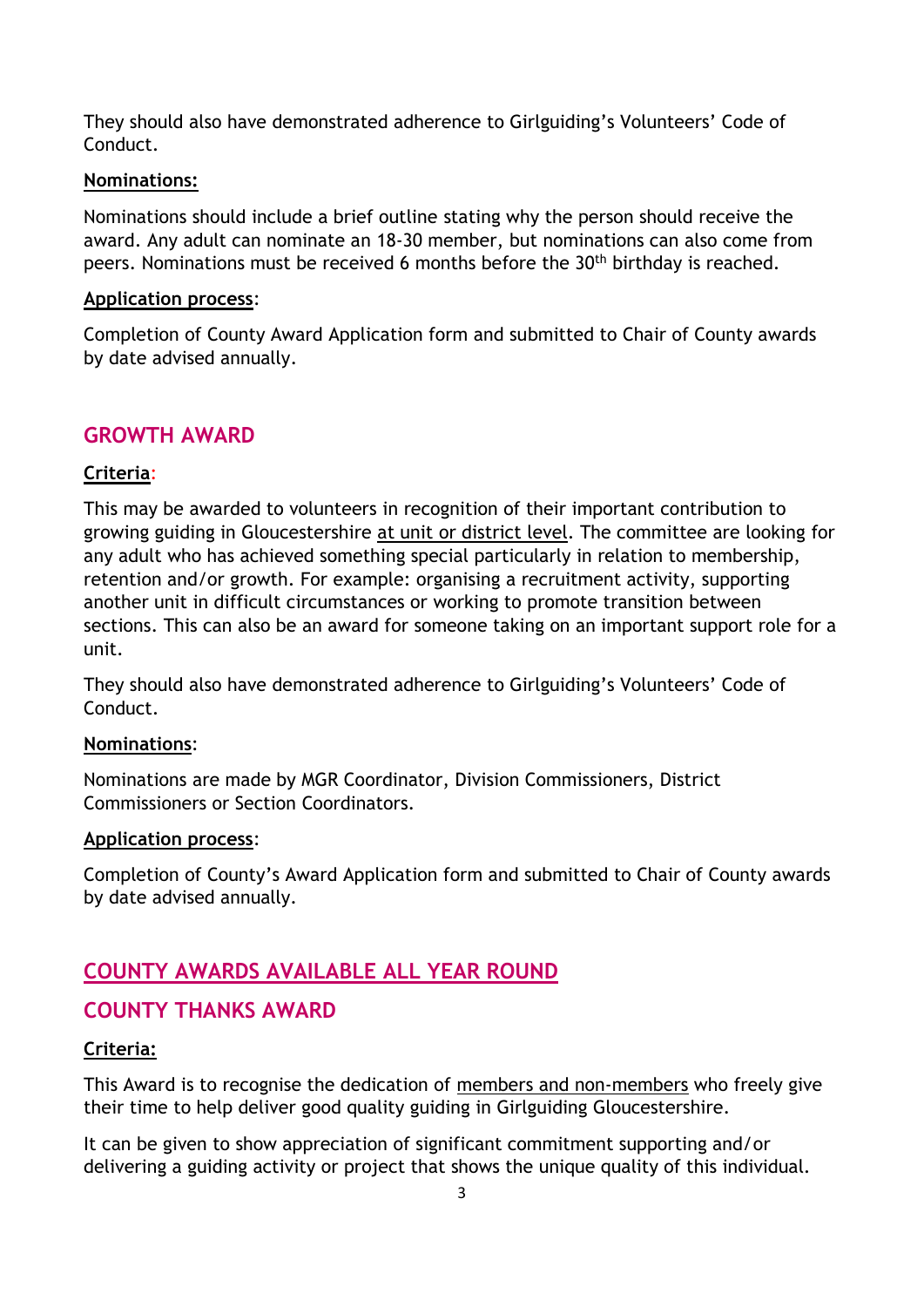This is an ideal award for someone who would not otherwise receive a County Award, for example a Treasurer, a Committee member and those who are not a qualified Leader.

Leaders may receive the Award if nominated for significant commitment in another capacity other than in their role as leader.

### **Nominations:**

Requests may be made at any time by anyone.

#### **Application process:**

The nominations must be submitted to the Chair of the County Awards Committee by the date advised annually.

For nominations outside of the annual Award Meeting, the decision will be at the County Commissioner's discretion.

Also see the National Girlguiding Thanks badge – detailed on page 7.

# **COUNTY COMMISSIONER'S CERTIFICATE OF APPRECIATION**

The Appreciation Certificate will be signed by the County Commissioner(s) and will be presented to the person concerned as agreed with the leaders involved. The County Commissioner(s) will use her own discretion on whether or not the certificate should be awarded.

## **Criteria:**

There are occasions when young people and adults involved in Guiding in Gloucestershire merit recognition for something they have done, or bravery in the face of illness. For exceptional cases, the Association Award of Merit may apply, but for other cases we may wish to make some recognition of a person's achievement.

This may also be awarded to a Unit, a District or a Division who has demonstrated great commitment to Guiding in their community or has taken part in a special project to promote Guiding.

#### **Nominations:**

Requests may be made at any time by anyone.

#### **Application process:**

Requests for these certificates should be made to the County Commissioner(s) in writing, giving the reasons behind the request. A copy of the request should be given to the local District and Division Commissioner.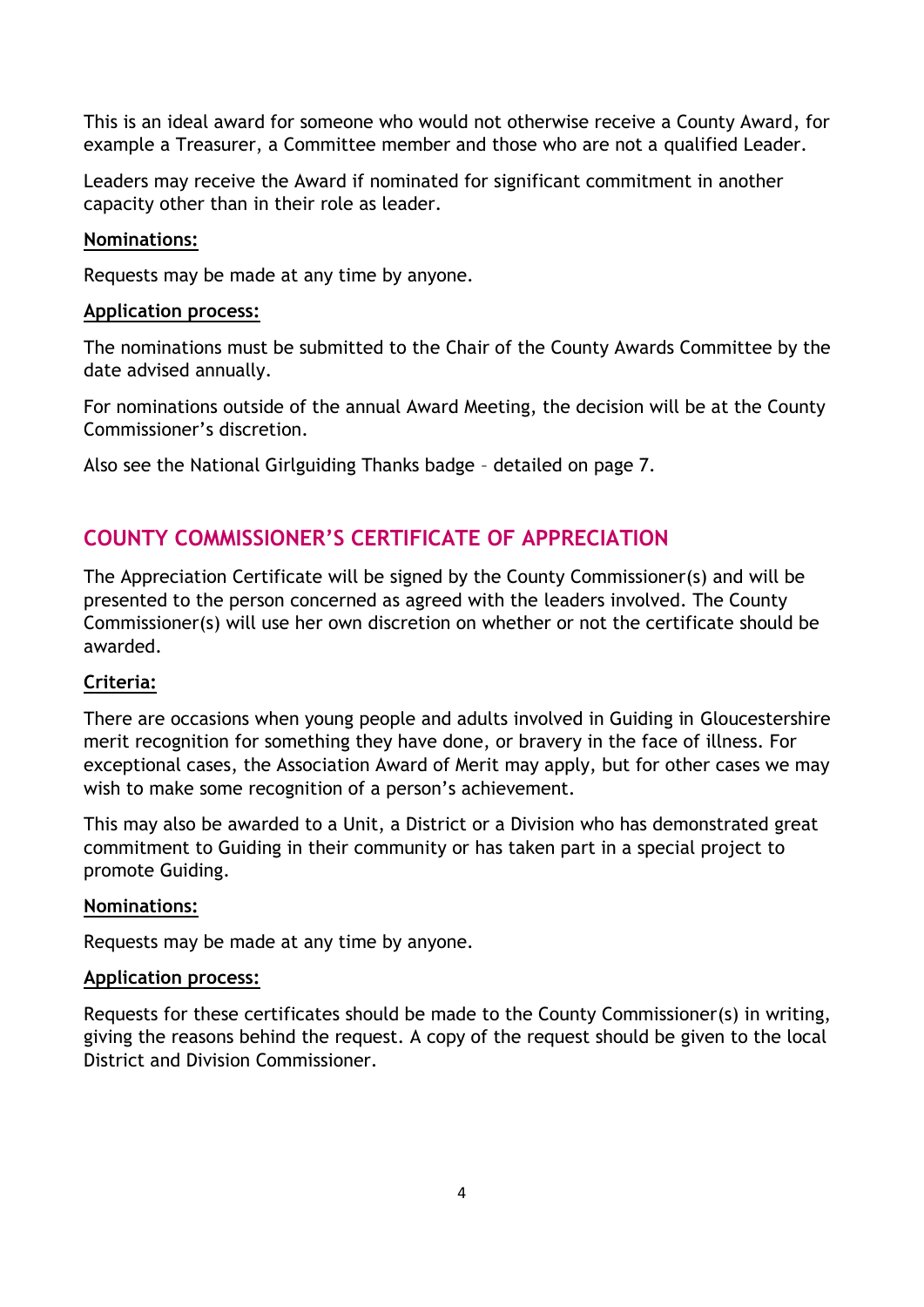# **LONG SERVICE AWARDS**

It is the responsibility of all Commissioners/Section Leaders to ensure that all volunteers get credit for all their service.

MEMBERS receive a Long Service Brooch for 5, 10, 20, 30, 40 and 50 years of active service from the date the individual becomes a member, aged 16 years or over and actively carries out a role, as recorded on GO.

Service may not necessarily be consecutive and breaks between appointments are not counted as years of service.

All requests for long service brooches should be sent to either County Badge Secretary [\(badges@girlguidingglos.org.uk\)](mailto:badges@girlguidingglos.org.uk) or Chair of Awards and must include names and membership numbers of recipients so length of service can be verified on GO.

#### **5 and 10 year - long service brooch**

These are requested by Division or District Commissioners/Section Coordinators, paid for by the District/Division and presented within District/Division. Requests for Long Service Awards are made to the County Badge Secretary, badges@girlguidingglos.org.uk

#### **20 and 30 year - long service brooch**

These are requested by the Chair of Awards Committee, paid for by County and presented at the County Annual Thanks Event or when/where the recipient chooses. (awards@girlguidingglos.org.uk)

#### **40, 50, and 60 year - long service brooch**

These are requested and obtained by the Chair of County Awards, paid for by Region and presented at the County Annual Thanks Event or when/where the recipient chooses.

Also see the National Girlguiding Thanks badge – detailed on page 7.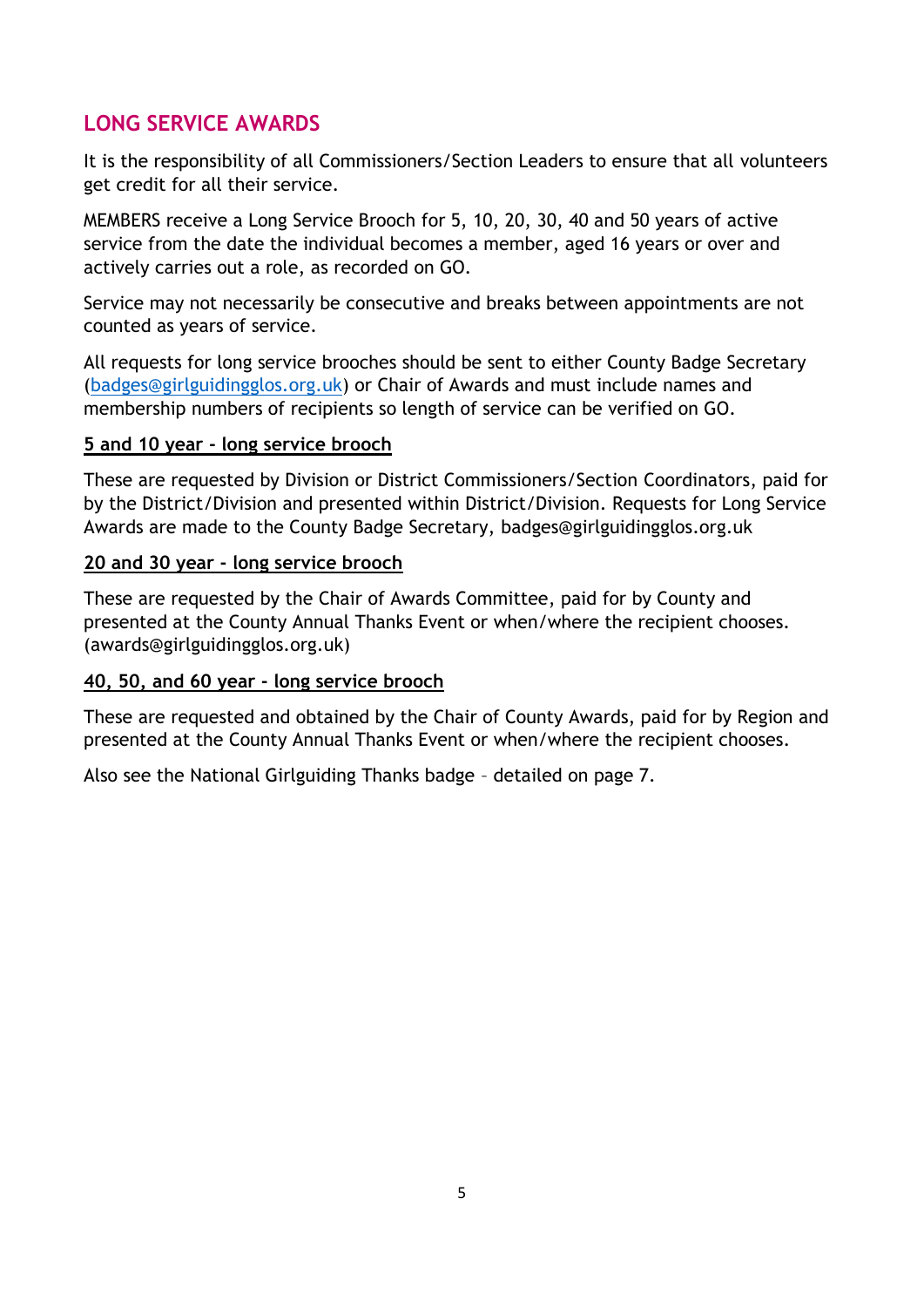# **THANKS AND RECOGNITION (Region and National Awards)**

Girlguiding South West England and Girlguiding (UK) Awards

# **REGION AWARDS (www.girlguidingsouthwest.org.uk)**

Details and application forms are available on the Region website – not all of these Awards have to come via the County Awards Committee or the County Commissioner and can be done direct to Region Office.

## **The Girlguiding South West England Silver Oak Leaf Award**

The Silver Oak Leaf is presented by the Chief Commissioner to recognise and acknowledge the outstanding contribution and commitment that an adult (member or non-member) over the age of 18 has made to the promotion or advancement of Guiding within South West England.

#### **The Region Compass Award**

The award is given to recognise the dedication of our members at local level who freely give their time week after week to provide good quality guiding to the girls in their units and to the benefit of their local community. This could be maintaining a successful unit or for a guiding activity or project that shows the unique quality that the member brings to local guiding and the community.

## **Young Adult Leaders' Award**

This Award was created by the SWIYG (South West Inspired Young Guiders) Committee. The award would be made to Young Adult Leaders, aged 18-30, who have done something special or remarkable. This could vary from setting up a unit in an area that has not got a strong Guiding presence to running an event to raise a large amount of money for charity, to raise awareness of specific issues affecting girls and young woman to growing guiding by raising awareness about Girlguiding and the opportunities it can offer.

## **Chief Commissioner's Certificate of Commendation**

This certificate is awarded to a member or non-member of Girlguiding South West England who has shown outstanding courage in her/his personal life whilst demonstrating great commitment to Guiding in their community.

Letters of application should be sent to the Chief Commissioner marked confidential.

# **NATIONAL AWARDS/BADGES**

## **Girlguiding Good Service Brooch**

The Good Service brooch may be given to an adult, who is a member of Girlguiding (UK) or a Branch Association, for excellent service to guiding, by:

. the Chief Guide, for service to Girlguiding (UK) or a Branch Association